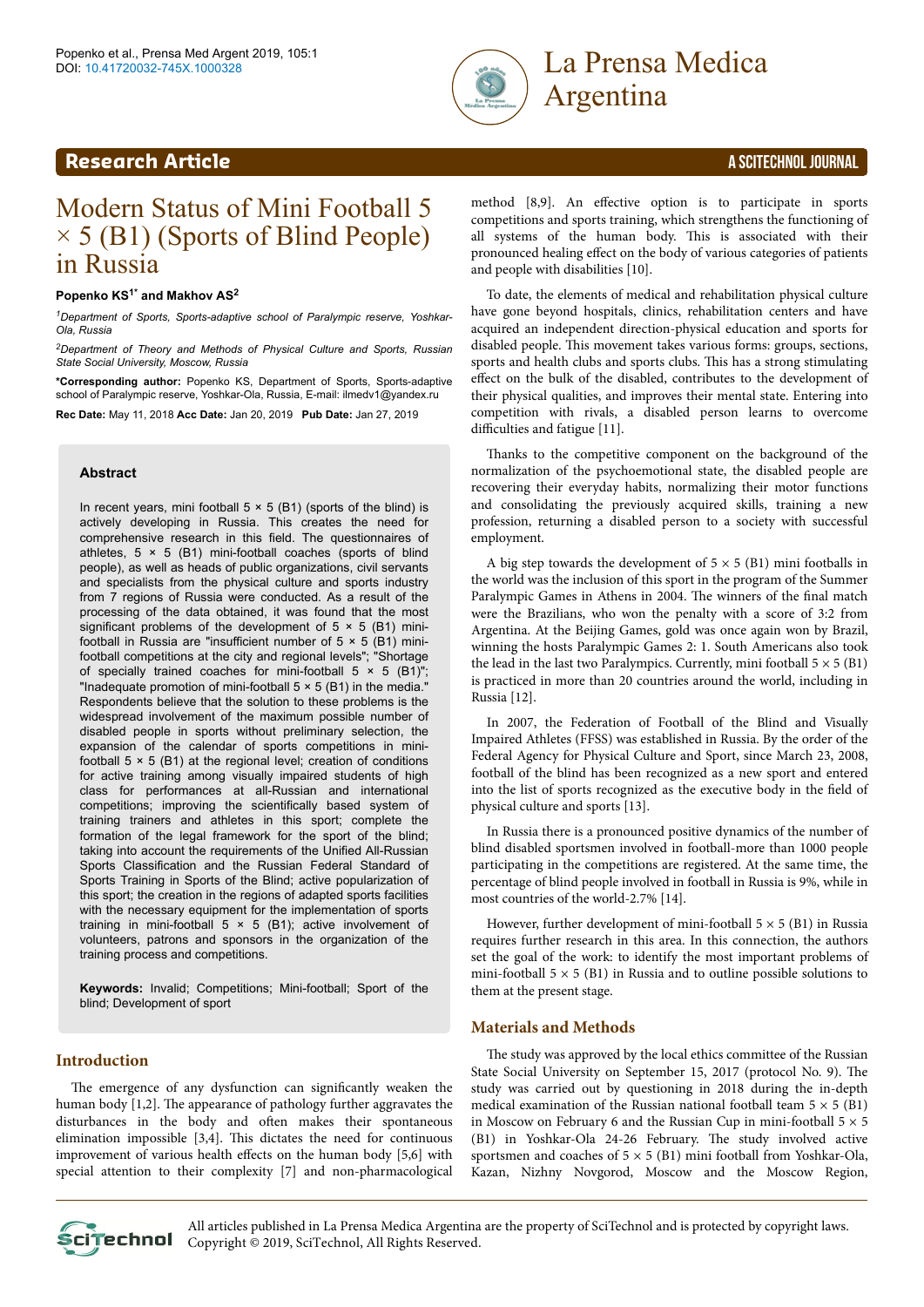Makhachkala, Khabarovsk Territory, as well as civil servants, heads of public and sports organizations, employees physical culture and sports. A total of 108 respondents took part in the survey.

An assessment of the respondents' opinion on the compiled list of problems faced by blind players: 1) Lack of information about football (sports of the blind) in the media; 2) Lack of information about minifootball  $5 \times 5$  (B1) in the social services of population, city and regional committees on sport; 3) Lack of information about minifootball  $5 \times 5$  (B1) in medical institutions; 4) Inadequate number of federations in mini-football  $5 \times 5$  (B1) in the regions; 5) Lack of support programs for the development of  $5 \times 5$  mini football (B1) at the federal and regional levels; 6) Lack of special equipment for minifootball  $5 \times 5$  (B1); 7) Insufficient number of specially equipped training grounds for mini-football  $5 \times 5$  (B1); 8) Absence (insufficient quantity) of specially trained coaches for mini-football  $5 \times 5$  (B1); 9) High requirements for the competencies of the mini-football coach  $5 \times$ 5 (B1); 10) Lack of a special method for training athletes in minifootball  $5 \times 5$  (B1), taking into account their individual pathology of the disease; 11) Insufficient number of competitions in mini-football 5  $\times$  5 (B1) at the city and regional levels; 12) Absence (insufficient number) of volunteers; 13) Impossibility of transportation of athletes

to places for training; 14) Insufficient amount of scientific and methodical literature on mini-football  $5 \times 5$  (B1); 15) Absence (insufficient number) of conferences (symposiums, seminars) devoted to mini-football  $5 \times 5$  (B1).

In the questionnaire, respondents were asked to indicate the degree (score) of their importance on a 10-point scale (1 point-minimum, 10 points-maximum). Depending on the degree of urgency of the problem, expressed in points, the answers were divided into groups: 9-10 points-"absolutely relevant", 7-8 points-"relevant", 5-6 points-"hard to say", 3-4 points-"not relevant", 1-2 points-"absolutely not relevant". Нe obtained data were statistically processed using the mean value method (calculations were performed using the standard Microsoft Excel for Windows software package).

# **Results and Discussion**

The results of statistical processing of data on the degree of importance of the development of mini football  $5 \times 5$  (B1) (sports of the blind) in Russia from the point of view of respondents from the physical education and sports sector are given in [Table 1](#page-2-0).

| N <sub>2</sub> | The main<br>problems of the<br>development of mini-football 5 × 5<br>(B1) (sports blind people) in<br>Russia                                                | $\mathbf{x}$<br>(points) | m<br>(points) | Me<br>(points) | Mo<br>(points) | σ<br>(points) | Ex      | As      | V,<br>% |
|----------------|-------------------------------------------------------------------------------------------------------------------------------------------------------------|--------------------------|---------------|----------------|----------------|---------------|---------|---------|---------|
| 1              | Insufficient number of competitions<br>at the city and regional levels                                                                                      | 8.06                     | 0.193         | 8              | 10             | 2.001         | 1.37    | $-1.23$ | 11      |
| $\overline{2}$ | Absence (insufficient quantity) of<br>specially trained football coaches<br>(sports of the blind)                                                           | 7.96                     | 0.215         | 9              | 10             | 2.234         | $-0.75$ | $-0.7$  | 30      |
| 3              | The lack of information about<br>football (sport of the blind) in the<br>media                                                                              | 7.92                     | 0.233         | 9              | 10             | 2.423         | 1.03    | $-1.35$ | 14      |
| 4              | Insufficient number of specially<br>equipped training grounds                                                                                               | 7.86                     | 0.23          | 9              | 10             | 2.4           | $-0.66$ | $-0.82$ | 11      |
| 5              | for<br>High<br>requirements<br>the<br>competence of the football coach<br>(sport of the blind)                                                              | 7.76                     | 0.184         | 8              | 10             | 1.913         | $-0.61$ | $-0.49$ | 32      |
| 6              | Insufficient number of federations on<br>football (sports of the blind) in the<br>regions                                                                   | 7.71                     | 0.211         | 8              | 10             | 2.2           | $-0.64$ | $-0.58$ | 26      |
| $\overline{7}$ | Lack of programs to support the<br>development of football (sport of the<br>blind) at the federal and regional<br>levels                                    | 7.69                     | 0.209         | 8              | 10             | 2.173         | 0.42    | $-0.94$ | 10      |
| 8              | The lack of information about<br>football (sports of the blind) in the<br>social services of population, city<br>and regional committees on sports          | 7.68                     | 0.213         | 8              | 8              | 2.216         | 0.31    | $-0.94$ | 13      |
| 9              | Lack of information about football<br>(sports of the blind) in medical<br>institutions                                                                      | 7.62                     | 0.238         | 8              | 10             | 2.47          | $-0.25$ | $-0.89$ | 28      |
| 10             | Absence of a special method for<br>training athletes in football (sports of<br>the blind), taking into account their<br>individual pathology of the disease | 7.56                     | 0.217         | 8              | 10             | 2.256         | $-0.4$  | $-0.65$ | 31      |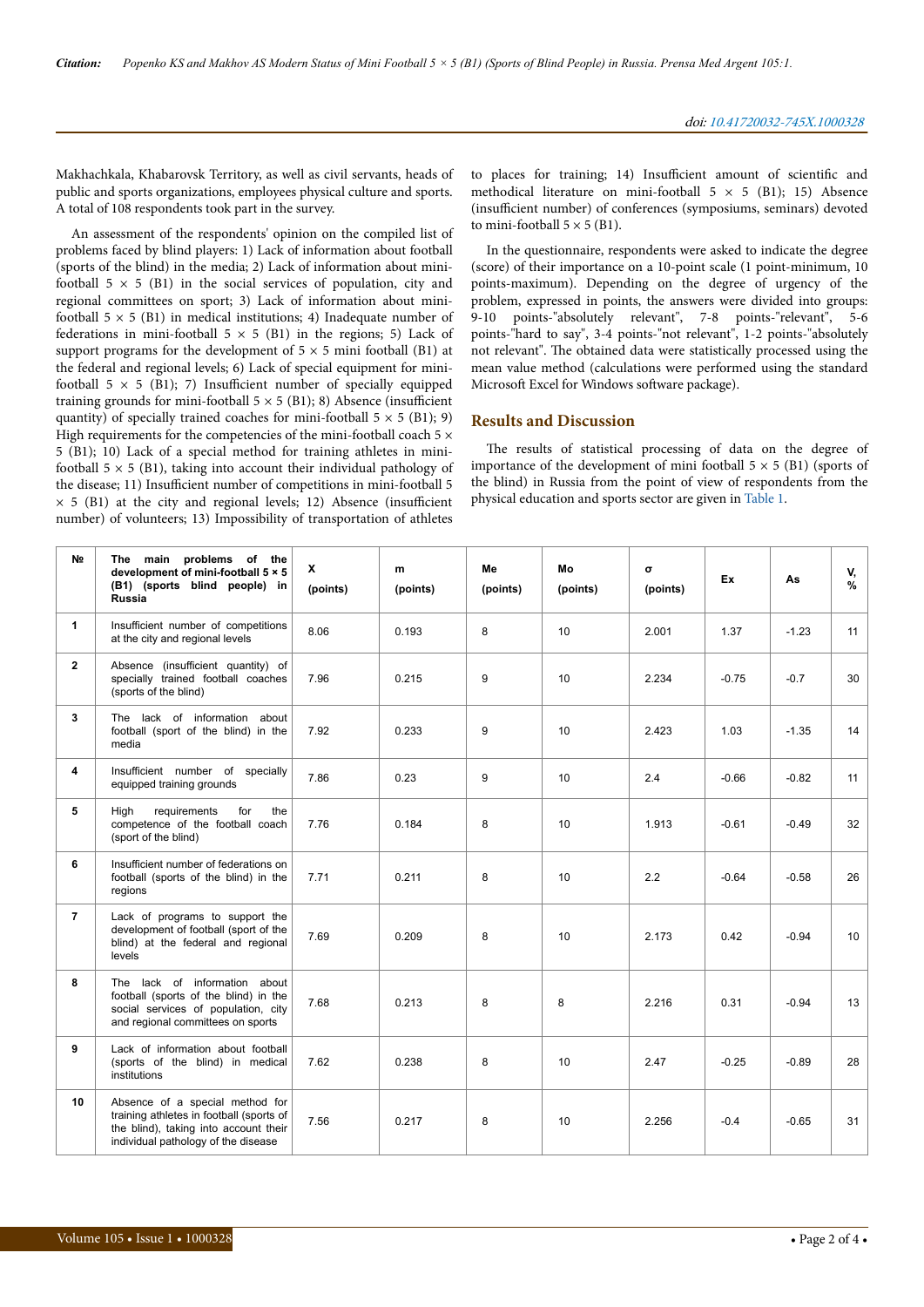<span id="page-2-0"></span>

| 11 | Absence of special equipment for<br>football (sport of blind people)                                                             | 7.47 | 0.202 | 8 | 10 | 2.102 | 0.27    | $-0.68$ | 10 |
|----|----------------------------------------------------------------------------------------------------------------------------------|------|-------|---|----|-------|---------|---------|----|
| 12 | The impossibility of transporting<br>athletes to places for training                                                             | 7.43 | 0.226 | 8 | 8  | 2.345 | 0.1     | $-0.94$ | 12 |
| 13 | Absence (insufficient number) of<br>volunteers                                                                                   | 7.4  | 0.21  | 8 | 10 | 2.187 | $-0.62$ | $-0.48$ | 29 |
| 14 | Absence (insufficient number) of<br>conferences<br>(symposiums,<br>to football<br>seminars) dedicated<br>(sport of blind people) | 7.23 | 0.236 | 8 | 10 | 2.456 | $-0.8$  | $-0.54$ | 27 |
| 15 | Insufficient number of scientific and<br>methodological literature on football<br>(sport of the blind)                           | 7.02 | 0.194 |   | 8  | 2.019 | $-0.41$ | $-0.43$ | 25 |

Table 1: Results of statistical processing of data on the importance of the development of blind football in Russia from the point of view of athletes and coaches.

The presented results show that none of the problems considered is classified as "absolutely irrelevant" (1-2 points), "not relevant" (3-4 points) and "difficult to say" (5-6 points). Each of the problems in the list presented by the respondents was assessed as topical (over 7 points).

Problem number 15 "Insufficient amount of scientific and methodical literature on mini-football  $5 \times 5$  (B1) (sports of the blind)" occupies a position corresponding to the category "relevant" (7-8 points) with a value of  $7.02 \pm 0.194$ . This problem corresponds to negative values of kurtosis (Ex) and asymmetry (As), and the mode value  $(Mo)=8$  points. This indicates, firstly, the heterogeneity of opinions expressed by respondents; secondly, that for most respondents this problem is of great concern, and a significant group of

respondents indicated a score that exceeds the arithmetic mean (  $X$  ). The relatively high coefficient of variation  $(V=25%)$  also emphasizes the last statement.

Also in the group of "topical" (7-8 points) were problems №№ 2-14. The average score of answers was from  $7.23 \pm 0.236$  "Absence (insufficient number) of conferences (symposiums, seminars) devoted to mini-football  $5 \times 5$  (B1)" to 7.96  $\pm$  0.215 "Absence (insufficient quantity) of specially trained coaches in mini-football  $5 \times 5$  (B1) ". Indicators Nos. 2, 4, 5, 6, 9, 10, 13, 14 have negative values of kurtosis (Ex) and asymmetry (As), which indicates the presence of a numerical majority of a number of indicators that significantly exceed the arithmetic mean  $(X)$ . These data are almost completely confirmed by the values of the median (Me). The coefficient of variation of the indicators included in this subgroup is quite high-up to 32%, therefore, the opinions of the respondents on these issues were divided, but the Mo=10 index in most of the investigated problems of this group indicates that the bulk of the respondents put scores close to the maximum.

Problems No. 3, 7, 8, 11, 12 have a positive kurtosis (Ex) and a negative asymmetry (As). The values of the coefficient of variation  $(V)$ for questions of this subgroup range from 10% to 14%, which indicates the relative homogeneity of the opinions of the survey participants, however, the majority of the estimates given are higher than the

arithmetic mean (  $\bar{X}$  ).

competitions. **References**

- 1. [Medvedev IN, Lapshina EV, Zavalishina SY \(2010\) Experimental](https://link.springer.com/article/10.1007/s10517-010-1014-0) [methods for clinical practice: Activity of platelet hemostasis in](https://link.springer.com/article/10.1007/s10517-010-1014-0) [children with spinal deformities. Bull Experi Biol Med 149:](https://link.springer.com/article/10.1007/s10517-010-1014-0) [645-646.](https://link.springer.com/article/10.1007/s10517-010-1014-0)
- 2. [Zavalishina SY, Medvedev IN \(2016\) Features aggregation](http://europepmc.org/abstract/med/28525691) [erythrocytes and platelets in old rats experiencing regular](http://europepmc.org/abstract/med/28525691) [exercise on a treadmill. Adv Gerontol 29: 437-441.](http://europepmc.org/abstract/med/28525691)

## **Conclusion**

It must be acknowledged that the main reasons for the unsatisfactory development of this sport in the regions are: insufficient number of  $5 \times 5$  (B1) mini-football competitions at the city and regional levels; lack of specially trained coaches in mini-football  $5 \times 5$ (B1); inadequate promotion of mini-football  $5 \times 5$  (B1) in the media. To solve them, it is necessary to involve as many disabled people as possible in the exercise and sports of all age groups; planning and expansion of the calendar of sports competitions in mini-football  $5 \times 5$ (B1); providing training for visually impaired people as high-class athletes; improving the scientifically based system of training trainers and athletes in this sport, to complete the formation of the legal framework for the sport of the blind; accounting standards and requirements of the Unified All-Russian Sports Classification and the federal standard of sports training in the sport of the blind; popularization of this sport; creation in the regions of the necessary conditions for its development; active involvement of volunteers, patrons and sponsors in the organization of the training process and

The closest to the scale is "Absolutely Urgent" (9-10) is the problem number 1 "Insufficient number of competitions in mini-football  $5 \times 5$ (B1) (sport of the blind) at the city and regional levels" with an average score of 8.06  $\pm$  0.193. The positive value of the kurtosis (Ex) and the negative asymmetry (As) indicate the homogeneity of the respondents' opinions. High scores of the median (Me) and mode (Mo) with a rather low coefficient of variation (V)-11% underscore the status of the problem number 1 as the most relevant in the Russian Federation.

# doi: 10.41720032-745X.1000328